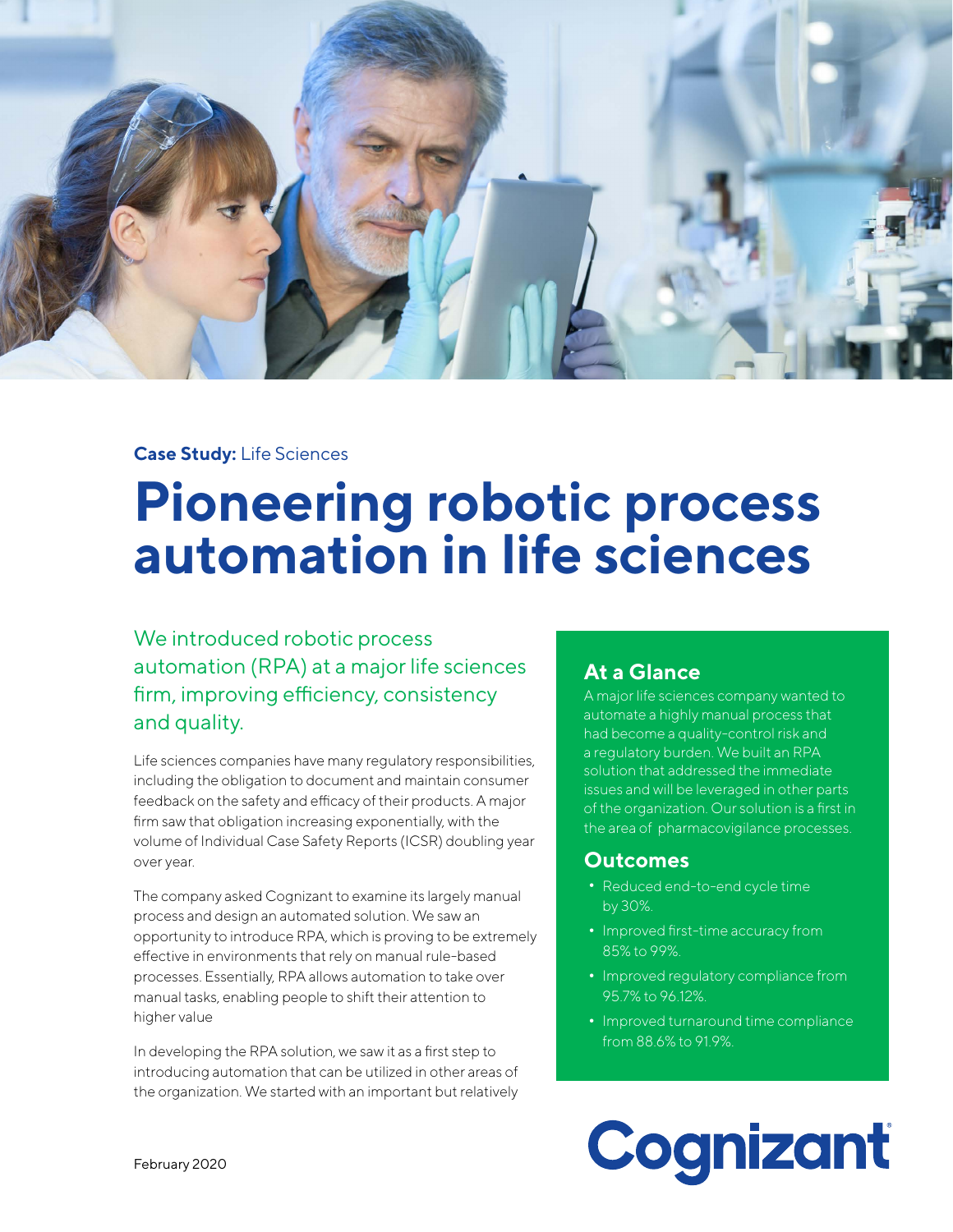## **We adopted a rigorous approach, testing, documenting and validating bots in three phases comprising over 300 test cases**

**The RPA solution**  was completed and went live in just seven months.

transfer of data, known as E2B transmissions. Our team designed and implemented bots that automate the sorting and data-entry stages of the E2B transmission.

The solution delivers numerous benefits, including faster processing with greater consistency and fewer errors. More important, its modular design can be customized and scaled for future needs for other types of documents and transmission modes

### **A forward-thinking solution**

The immediate goal of the project was to replace and automate repetitive manual activities with a zero touch RPA solution for the processing of ICSRs submitted by consumers and monitored by pharmaceutical industry regulators.

The longer term goal, however, was more far-reaching and required careful planning. First, we had to ensure that the solution would stand up to regulatory scrutiny. If and when regulators wanted to inspect the reports, the company had to be able

to make them available immediately in the form the regulators required.

Second, we needed to ensure that it was scalable, so we could expand process automation to other areas of the organization.

To ensure inspection readiness, we adopted a rigorous approach, testing, documenting and validating bots in three phases comprising over 300 test cases.

Building a scalable solution meant a modular approach that can be customized as needed. The modular approach also enables faster deployment, so the company can respond rapidly to change in the always-evolving life sciences industry.

The RPA solution was completed and went live in just seven months. New automation efforts are in development to incorporate areas where more complex processing is needed, along with certain cognitive elements such as artificial intelligence and machine learning.